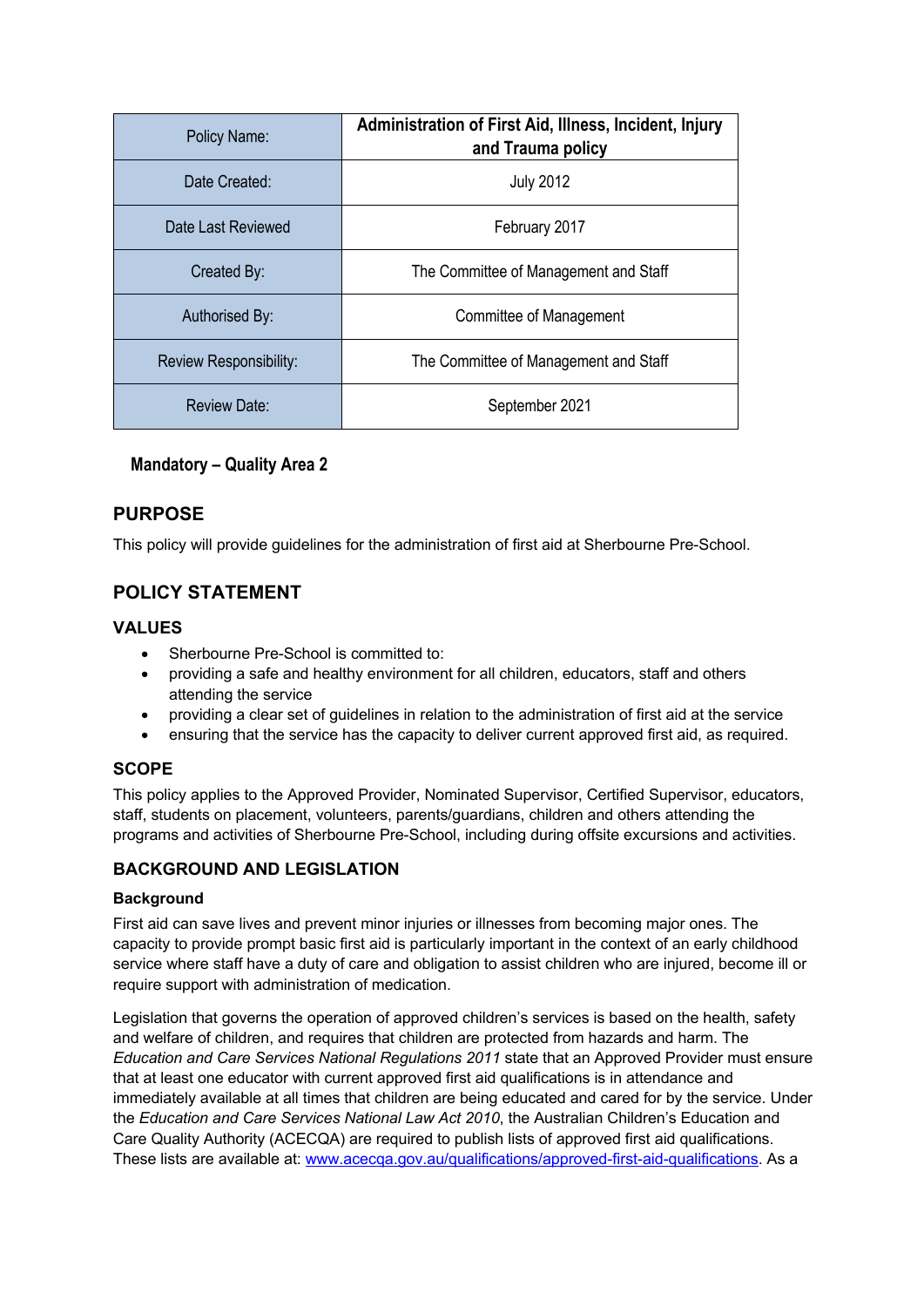demonstration of duty of care and best practice ELAA recommends **all educators** have current approved first aid qualifications.

It is also a requirement that employers have appropriate first aid arrangements in place, including first aid training, first aid kits and first aid facilities, to meet their obligations under the *Occupational Health and Safety Act 2004.* WorkSafe Victoria has developed a compliance code *First aid in the workplace*  (refer to *Sources*) that provides guidance on how these obligations can be met.

#### **Legislation and standards**

Relevant legislation and standards include but are not limited to:

- *Child Wellbeing and Safety Act 2005* (Vic) (Part 2: Principles for Children)
- *Education and Care Services National Law Act 2010*: Sections 167, 169
- *Education and Care Services National Regulations 2011*: Regulations 87, 89, 136, 137(1)(e), 168(2)(a), 245
- *National Quality Standard*, Quality Area 2: Children's Health and Safety
- a. Standard 2.3: Each child is protected

Element 2.3.2: Every reasonable precaution is taken to protect children from harm and any hazard likely to cause injury

• *Occupational Health and Safety Act 2004*

The most current amendments to listed legislation can be found at:

- Victorian Legislation Victorian Law Today: http://www.legislation.vic.gov.au/
- Commonwealth Legislation ComLaw: http://www.comlaw.gov.au/

#### **DEFINITIONS**

The terms defined in this section relate specifically to this policy. For commonly used terms e.g. Approved Provider, Nominated Supervisor, Regulatory Authority etc. refer to the *General Definitions* section of this manual.

**Approved first aid qualification:** A list of approved first aid qualifications, anaphylaxis management and emergency asthma management training is published on the ACECQA website: www.acecqa.gov.au

*AV How to Call Card***:** A card that the service has completed containing all the information that Ambulance Victoria will request when phoned. A sample card can be downloaded from: http://www.ambulance.vic.gov.au/Education/Calling-Triple-0.html

**Duty of care:** A common law concept that refers to the responsibilities of organisations to provide people with an adequate level of protection against harm and all reasonable foreseeable risk of injury.

**First aid:** The provision of initial care in response to an illness or injury. It generally consists of a series of techniques to preserve life, protect a person (particularly if unconscious), prevent a condition worsening and promote recovery. First aid training should be delivered by approved first aid providers, and a list is published on the ACECQA website: www.acecqa.gov.au/qualifications/approved-first-aid-qualifications

**First aid kit:** The Compliance Code *First aid in the workplace*, developed by WorkSafe Victoria, lists the minimum requirements for a first aid kit. *First aid in the workplace* is available at: www.worksafe.vic.gov.au

**Incident, Injury, Trauma and Illness Record:** Contains details of any incident, injury, trauma or illness that occurs while the child is being educated and cared for by the service. Any incident, injury,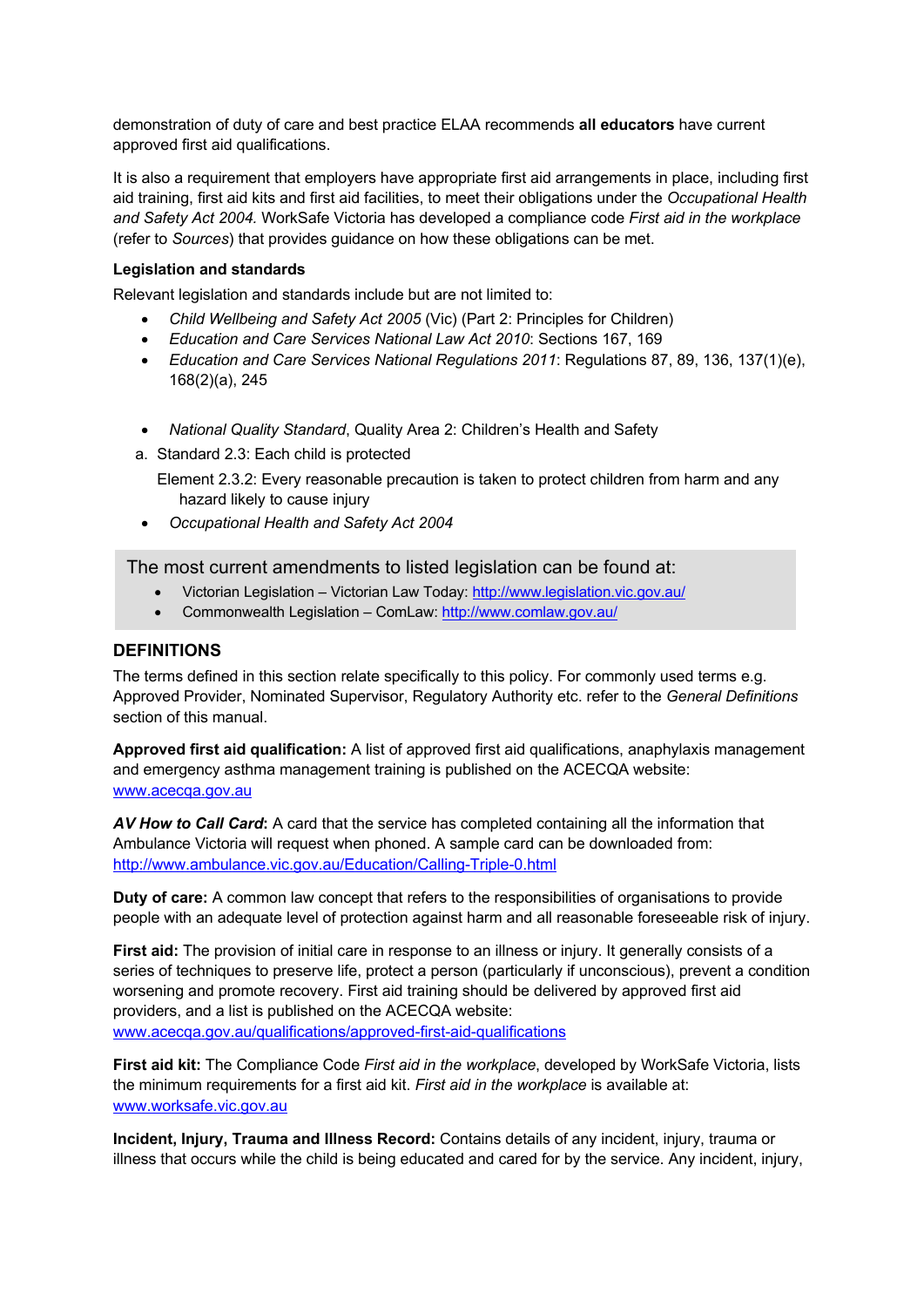trauma or illness must be recorded as soon as is practicable but not later than 24 hours after the occurrence. Details required include the:

- name and age of the child
- circumstances leading to the incident, injury, trauma or illness (including any symptoms)
- time and date
- details of action taken by the service including any medication administered, first aid provided or medical personnel contacted
- details of any witnesses
- names of any person the service notified or attempted to notify, and the time and date of this
- signature of the person making the entry, and time and date of this.

These details need to be kept for the period of time specified in Regulation 183. A sample *Incident, Injury, Trauma and Illness Record* is available on the ACECQA website.

**Medication record:** Contains details for each child to whom medication is to be administered by the service. This includes the child's name, signed authorisation to administer medication and a record of the medication administered, including time, date, dosage, manner of administration, name and signature of person administering the medication and of the person checking the medication, if required (Regulation 92). A sample medication record is available on the ACECQA website.

**Resuscitation flowchart:** Outlines the six steps involved in resuscitation: danger, response, airways, breathing, compression and defibrillation. The Australian Resuscitation Council provides flowcharts for the resuscitation of adults and children free of charge at: www.resus.org.au/flowcharts.htm

**Serious incident:** An incident resulting in the death of a child, or an injury, trauma or illness for which the attention of a registered medical practitioner, emergency services or hospital is sought or should have been sought. This also includes an incident in which a child appears to be missing, cannot be accounted for, is removed from the service in contravention of the regulations or is mistakenly locked in/out of the service premises (Regulation 12). A serious incident should be documented in an *Incident, Injury, Trauma and Illness Record* (sample form available on the ACECQA website) as soon as possible and within 24 hours of the incident. The Regulatory Authority (DEECD) must be notified within 24 hours of a serious incident occurring at the service (Regulation 176(2)(a)). Records are required to be retained for the periods specified in Regulation 183.

#### **SOURCES AND RELATED POLICIES**

#### **Sources**

- Ambulance Victoria: www.ambulance.vic.gov.au
- Australian Children's Education and Care Quality Authority (ACECQA): www.acecqa.gov.au
- Australian Red Cross: www.redcross.org.au
- St John Ambulance Australia (Vic): www.stiohnvic.com.au
- *First aid in the workplace*: www.worksafe.vic.gov.au

#### **Service policies**

- *Administration of Medication Policy*
- *Anaphylaxis Policy*
- *Asthma Policy*
- *Dealing with Infectious Diseases Policy*
- *Dealing with Medical Conditions Policy*
- *Diabetes Policy*
- *Emergency and Evacuation Policy*
- *Epilepsy Policy*
- *Excursions and Service Events Policy*
- *Incident, Injury, Trauma and Illness Policy*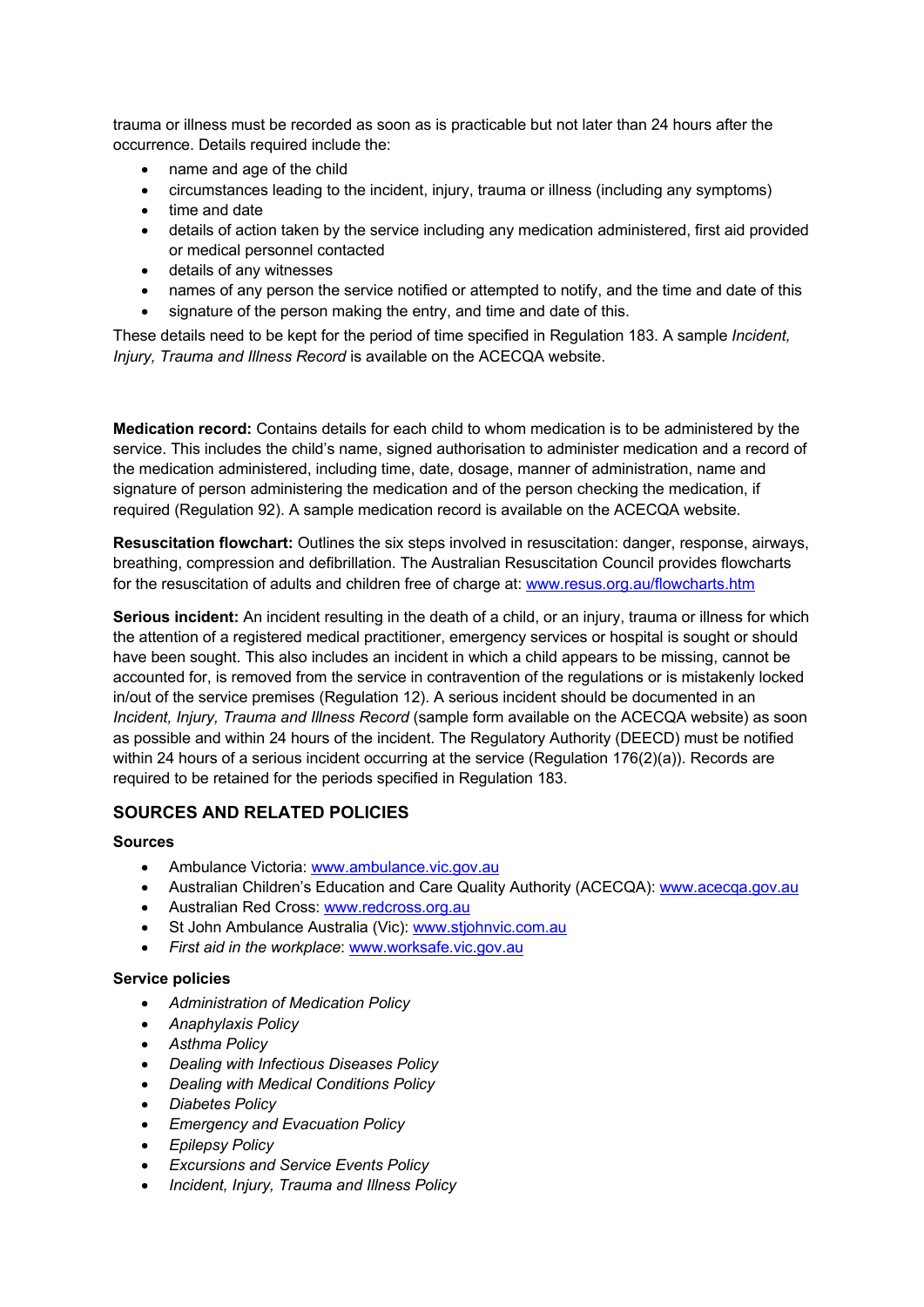• *Staffing Policy*

## **PROCEDURES**

#### **The Approved Provider is responsible for:**

- ensuring that every reasonable precaution is taken to protect children at the service from harm and hazards that are likely to cause injury (Section 167)
- assessing the first aid requirements for the service. A first aid risk assessment can assist with this process (refer to Attachment 1 – Sample first aid risk assessment form)
- ensuring that at least one educator with current approved first aid qualifications (refer to *Definitions*) is in attendance and immediately available at all times that children are being educated and cared for by the service (Regulation  $136(1)(a)$ ). This can be the same person who has anaphylaxis management training and emergency asthma management training, also required under the Regulations
- appointing an educator to be the **nominated first aid officer**. This is a legislative requirement where there are 10 or more employees but is also considered best practice where there are fewer than 10 employees
- advising families that a list of first aid and other health products used by the service is available for their information, and that first aid kits can be inspected on request
- providing and maintaining an appropriate number of up-to-date, fully-equipped first aid kits that meet Australian Standards (refer to *Definitions*). The appropriate number of kits will depend on the number of children in the service, the number of rooms and their proximity to each other, and distances from outdoor spaces to the nearest kit
- ensuring a risk assessment is conducted prior to an excursion to identify risks to health, safety, or wellbeing and specifying how these risks will be managed and minimised (Regulations 100, 101)
- providing and maintaining a portable first aid kit that can be taken offsite for excursions and other activities
- ensuring that first aid training details are recorded on each staff member's record
- ensuring safety signs showing the location of first aid kits are clearly displayed
- ensuring there is an induction process for all new staff, casual and relief staff, that includes providing information on the location of first aid kits and specific first aid requirements
- ensuring that parents or guardians are notified within 24 hours if their child is involved in an incident, injury, trauma or illness at the service and recording details on the *Incident, Injury, Trauma and Illness Record* (refer to *Definitions*)
- ensuring that staff are offered support and debriefing following a serious incident requiring the administration of first aid (refer to *Incident, Injury, Trauma and Illness Policy*)
- ensuring a resuscitation flow chart (refer to *Definitions*) is displayed in a prominent position in the indoor and outdoor environments of the service
- keeping up to date with any changes in procedures for administration of first aid and ensuring that all educators are informed of these changes.

## **The Nominated Supervisor is responsible for:**

- ensuring that every reasonable precaution is taken to protect children at the service from harm and hazards that are likely to cause injury (Section 167)
- ensuring that the prescribed educator-to-child ratios are met at all times (refer to *Supervision of Children Policy*)
- ensuring that all educators' approved first aid qualifications, anaphylaxis management training and emergency asthma management training are current, meet the requirements of the National Act (Section 169(4)) and National Regulations (Regulation 137), and are approved by ACECQA (refer to *Sources)*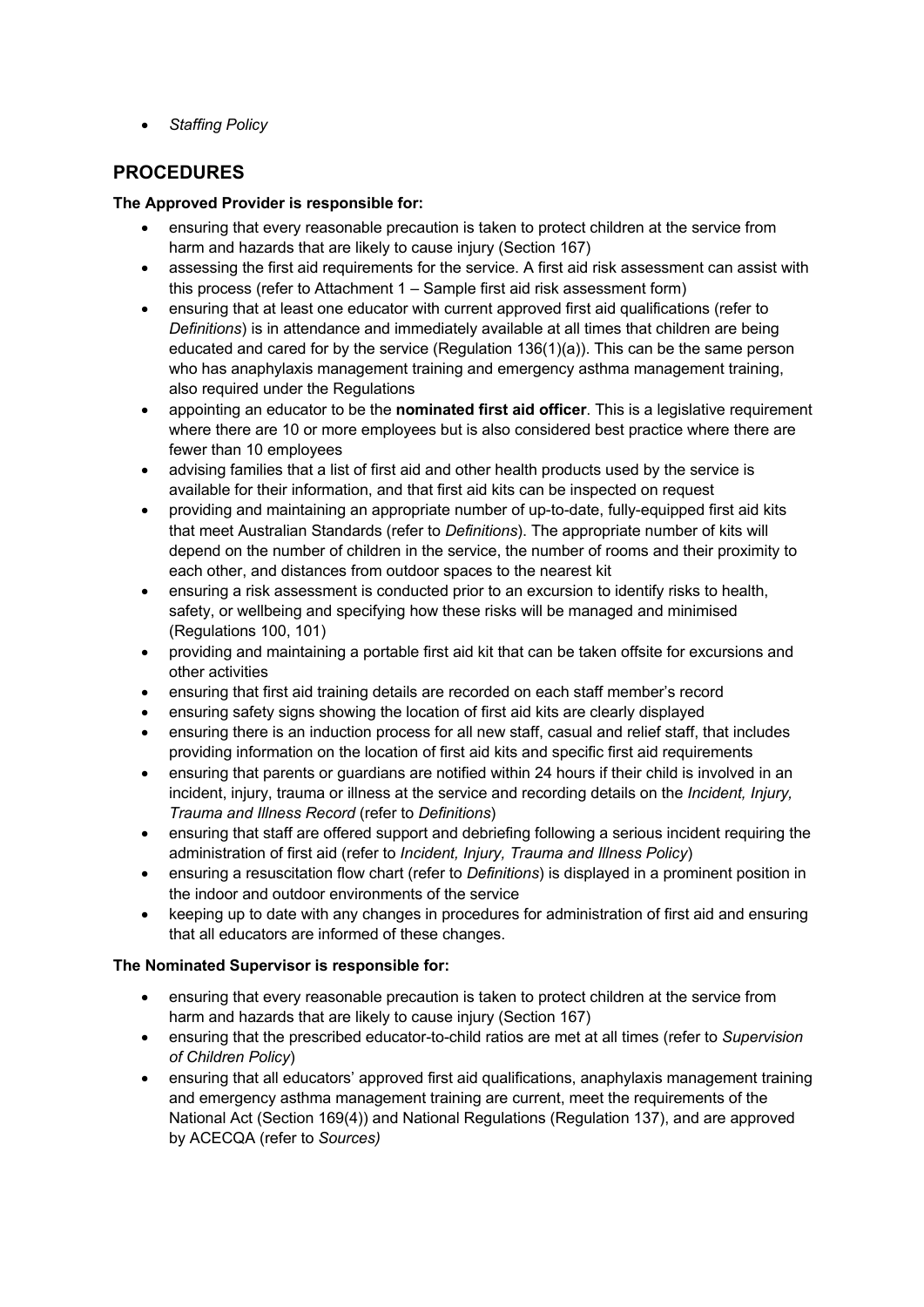- ensuring a risk assessment is conducted prior to an excursion to identify risks to health, safety or wellbeing and specifying how these risks will be managed and minimised (Regulations 100, 101)
- ensuring a portable first aid kit is taken on all excursions and other offsite activities (refer to *Excursions and Service Events Policy*)
- ensuring that the Ambulance Victoria *AV How to Call Card* (refer to *Sources*) is displayed near all telephones.

#### **The nominated first aid officer is responsible for:**

- maintaining a current approved first aid qualification (refer to *Definitions*)
- monitoring the contents of all first aid kits and arranging with the Approved Provider for replacement of stock, including when the use-by date has been reached
- disposing of out-of-date materials appropriately
- ensuring a portable first aid kit is taken on all excursions and other offsite activities (refer to *Excursions and Service Events Policy*)
- keeping up to date with any changes in the procedures for the administration of first aid.

#### **Certified Supervisors and other educators are responsible for:**

- implementing appropriate first aid procedures when necessary
- maintaining current approved first aid qualifications, and qualifications in anaphylaxis management and emergency asthma management, as required
- practicing CPR and administration of an auto-injector at least annually (in accordance with other service policies)
- ensuring that all children are adequately supervised (refer to the *Supervision of Children Policy*) while providing first aid and comfort for a child involved in an incident or suffering trauma
- ensuring that the details of any incident requiring the administration of first aid are recorded on the *Incident, Injury, Trauma and Illness Record* (refer to *Definitions*)
- notifying the Approved Provider or Nominated Supervisor six months prior to the expiration of their first aid, asthma or anaphylaxis accredited training
- conducting a risk assessment prior to an excursion to identify risks to health, safety or wellbeing and specifying how these risks will be managed and minimised (Regulations 100, 101).

#### **Parents/guardians are responsible for:**

- providing the required information for the service's medication record (refer to *Definitions)*
- providing written consent (via the enrolment record) for service staff to administer first aid and call an ambulance, if required
- being contactable, either directly or through emergency contacts listed on the child's enrolment record, in the event of an incident requiring the administration of first aid.

#### **Volunteers and students, while at the service, are responsible for following this policy and its procedures.**

## **EVALUATION**

In order to assess whether the values and purposes of the policy have been achieved, the Approved Provider will:

- regularly check staff files to ensure details of approved first aid qualifications have been recorded and are current
- monitor the implementation, compliance, complaints and incidents in relation to this policy
- review the first aid procedures following an incident to determine their effectiveness
- regularly seek feedback from the nominated first aid officer and everyone affected by the policy regarding its effectiveness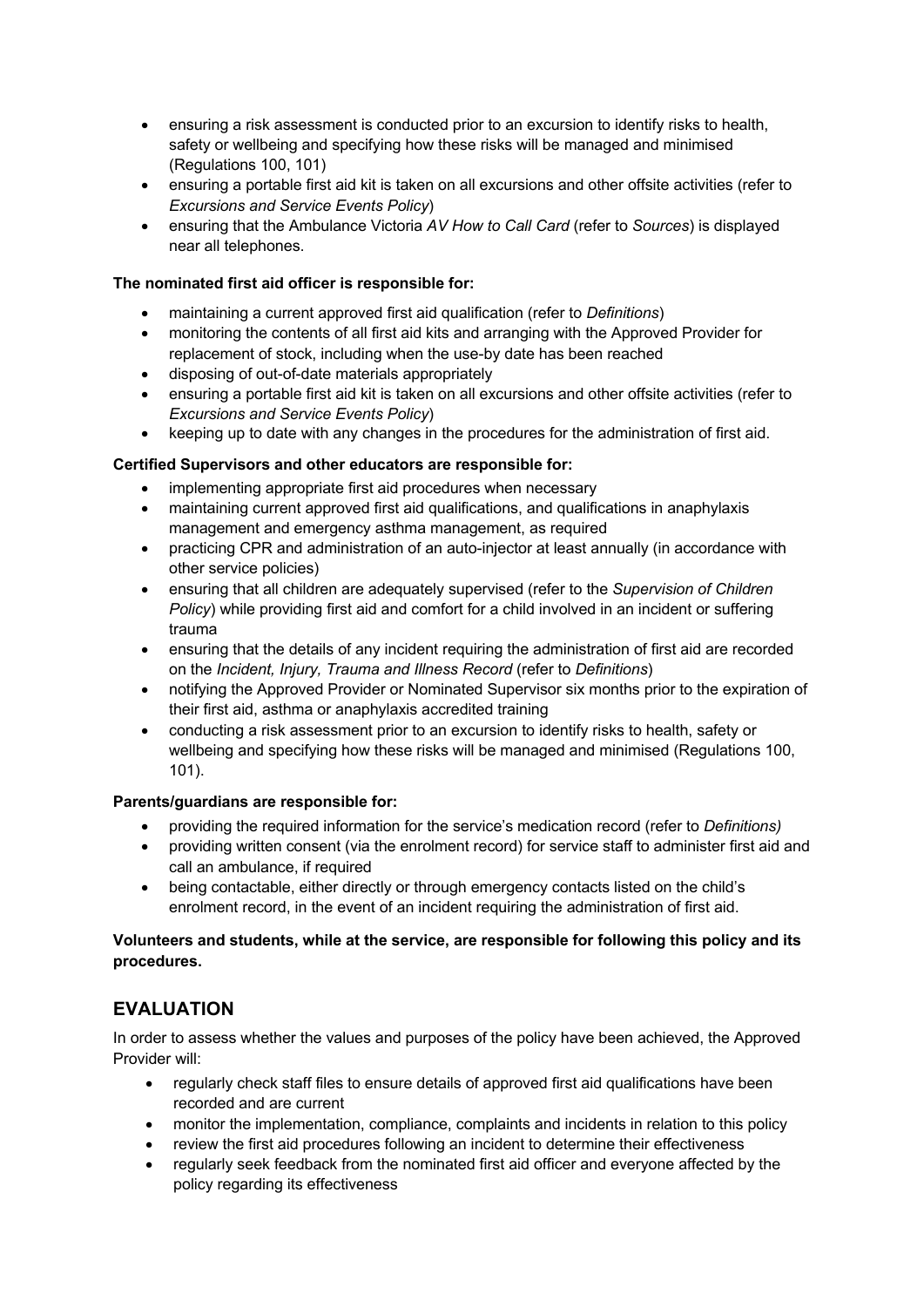- keep the policy up to date with current legislation, research, policy and best practice
- consider the advice of relevant bodies or organisations such as Australian Red Cross and St John Ambulance when reviewing this policy
- revise the policy and procedures as part of the service's policy review cycle, or as required
- notify parents/guardians at least 14 days before making any changes to this policy or its procedures.

## **ATTACHMENTS**

Attachment 1: Sample first aid risk assessment form Attachment 2: Completed first aid risk assessment form

## **AUTHORISATION**

This policy was adopted by the Approved Provider of Sherbourne Pre-School on 10 September 2018.

**REVIEW DATE:** 10/SEPTEMBER/2021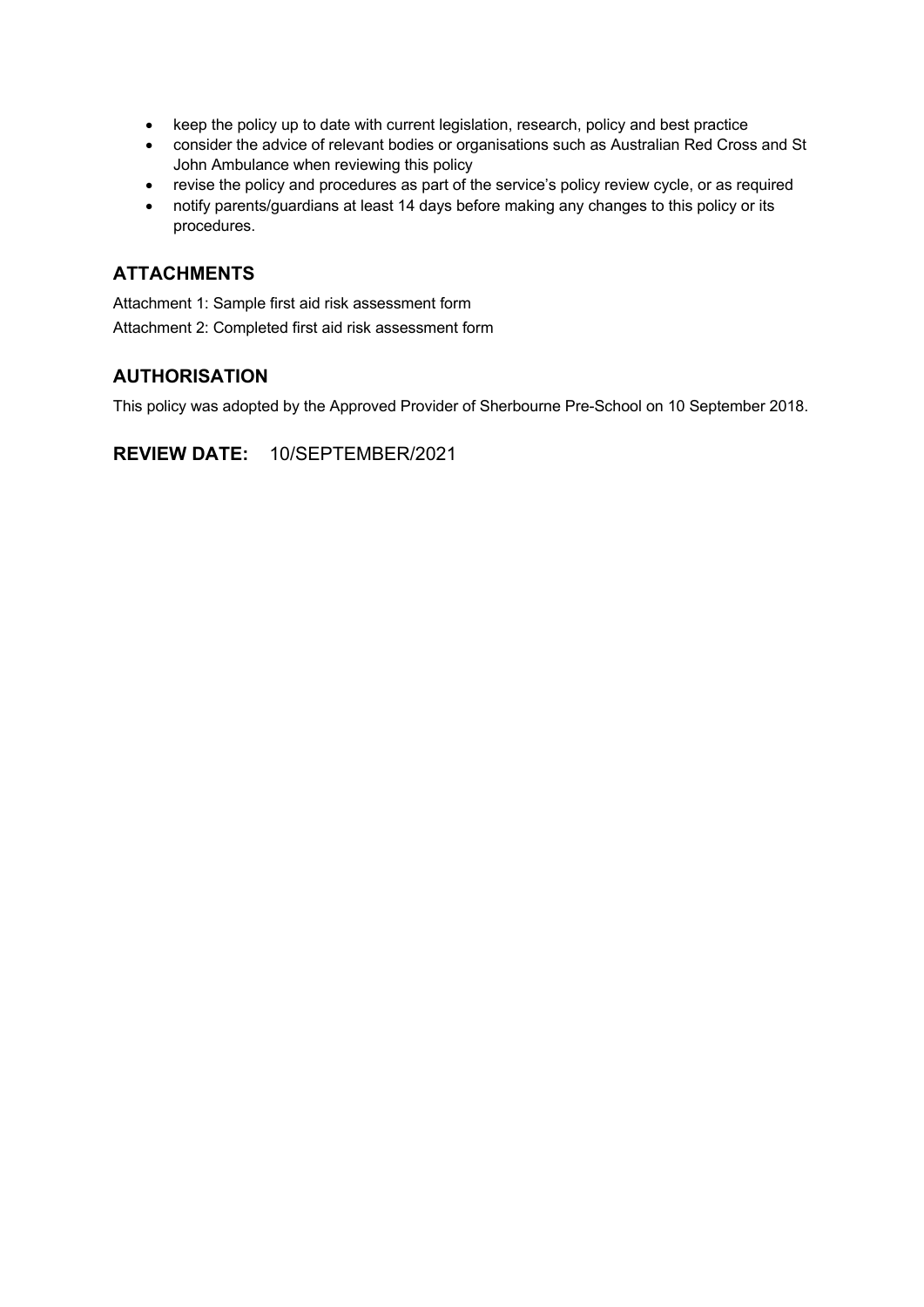# **2. ATTACHMENT 1 Sample first aid risk assessment form**

This template can be used to assess the first aid requirements for the service. Consultation is an important aspect of first aid risk assessment and management. The Approved Provider and educators should use this as a guide only and may identify other areas specific to their service.

| 11. | located?<br>How many current first aid<br>officers are there at the<br>service? (List the number,<br>approved first aid qualifications<br>and qualification expiry dates)                |  |
|-----|------------------------------------------------------------------------------------------------------------------------------------------------------------------------------------------|--|
| 10. | complete and up to date as per<br>the contents list?<br>Where are the first aid kits                                                                                                     |  |
| 9.  | service?<br>Are the contents of first aid kits                                                                                                                                           |  |
| 8.  | What type of, and how many,<br>first aid kits are available at the                                                                                                                       |  |
| 7.  | Where is the nearest major<br>hospital with a 24-hour<br>accident and emergency<br>service? How long would it<br>take to get an injured person to<br>this hospital?                      |  |
| 6.  | Where is the nearest medical<br>service and how long would it<br>take to get an injured person to<br>this service?                                                                       |  |
| 5.  | Describe the nature of<br>incidents, injuries or illnesses<br>that have occurred in the<br>service over the last 12 months<br>(if possible, attach a summary<br>of the incident reports) |  |
| 4.  | Do people work on their own<br>after hours, including on<br>weekends? If yes,<br>approximately how many, how<br>often and for how long at any<br>one time?                               |  |
| 3.  | Do people regularly work in the<br>service after hours?                                                                                                                                  |  |
| 2.  | How many children are<br>enrolled at the service (write<br>the number)?                                                                                                                  |  |
| 1.  | How many people work at the<br>service (estimate for most<br>days)?                                                                                                                      |  |